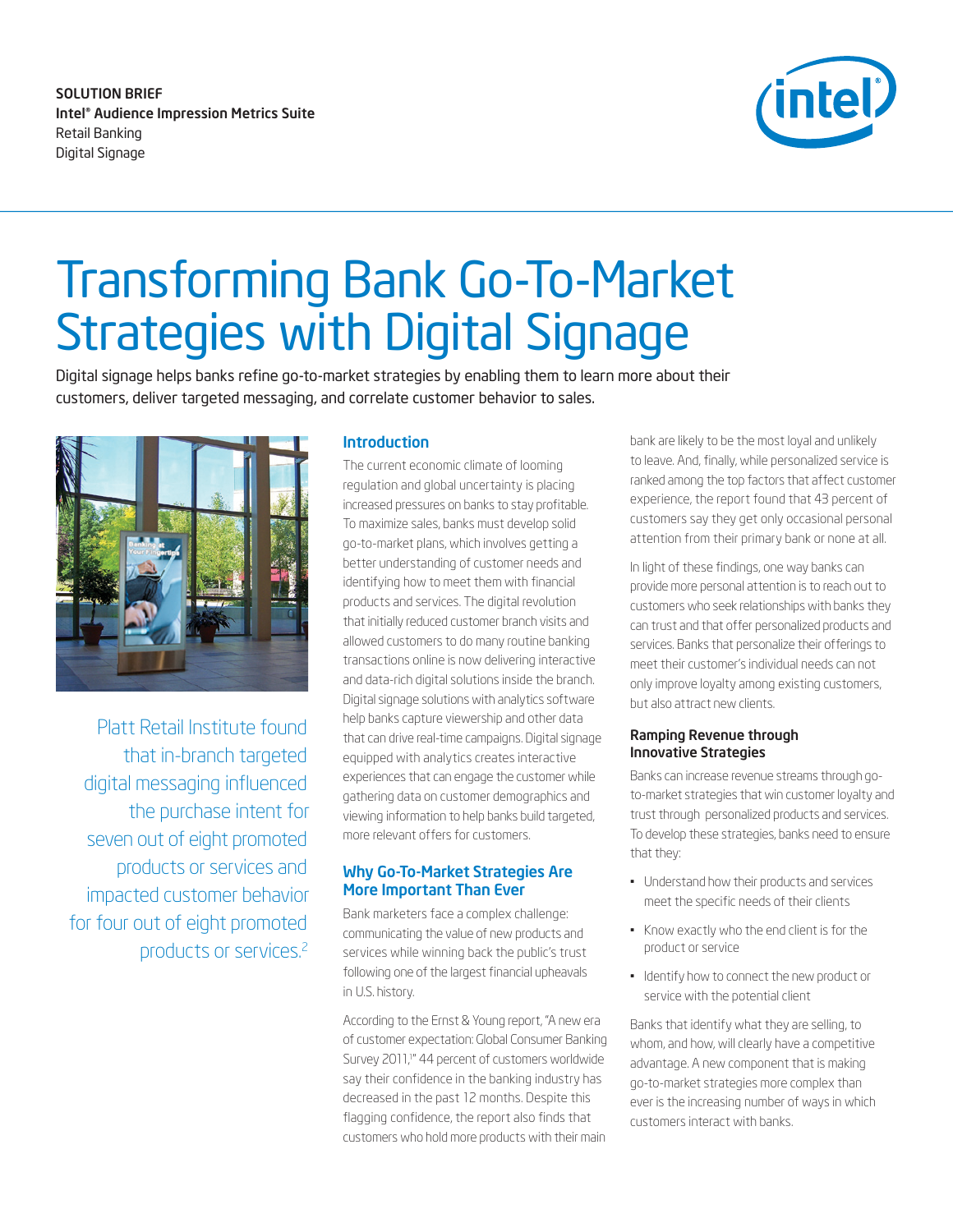#### INTEL® AUDIENCE IMPRESSION METRICS SUITE: MAKING BANK MARKETING SMARTER

Digital signage equipped with the Intel® Audience Impression Metrics Suite (Intel® AIM Suite) can help marketers deliver viewer-specific messaging while gathering valuable business intelligence to help gauge the effectiveness of their marketing campaigns and refine messaging. Intel AIM Suite provides an easy way to add data collection and audience measurement tools to a bank's digital signage network, and then automatically deliver targeted messaging depending on who is viewing the sign.

Targeted messaging delivers marketing messages to specific viewers based on demographic information such as age and gender. For example, a bank can deliver promotions for new checking accounts and student loans to college-age customers, and promote financial planning advice to older customers who may be thinking about retirement.

Bank marketers can use this information to help shape their marketing programs to ensure they are promoting the right products and services at each branch. For example, the Intel AIM Suite may reveal that certain branch locations draw more college-age customers, whereas other branches serve more customers of retirement age. By better understanding who is visiting each bank branch, branch managers can fine-tune their other inbranch products and services or external marketing campaigns to appeal to the identified audiences.

#### A Digital Signage Solution with Powerful Performance and Lower Costs

An intelligent digital signage solution equipped with Intel® processors and the Intel® Audience Impression Metrics Suite (Intel® AIM Suite) provides a powerful way for banks to increase and improve customer interaction. This solution gives bank marketers a powerful channel through which they can launch and improve their go-to-market strategies (see sidebar).

Intel AIM Suite is a robust data collection and audience measurement tool. As customers approach a display, sensors enabled with anonymous viewer analytics (AVA) technology recognize their presence, gender, and approximate age allowing the digital sign to display the most relevant message for each viewer.

Platt Retail Institute, a recognized worldwide leader in consumer behavior research, reports in an industry study that in-branch targeted digital messaging influenced the purchase or usage intent for seven out of eight promoted products or services and impacted customer behavior for four out of eight promoted products or services.[2](#page-2-1)

Digital signage with Intel AIM Suite provides the performance needed to deliver targeted content while collecting valuable business intelligence. With Intel AIM Suite, banks can now:

- Tap into powerful computer performance to display high-definition video while simultaneously running the AVA software.
- Keep hardware running and content up-to-date across signs in multiple branches with the remote manageability features of Intel® vPro™ technology. Intel vPro technology creates increased reliability and uptime, reducing support and lowering overall cost of ownership.
- Benefit from high performance without adding to in-branch IT maintenance, thereby lowering costs while improving customer experience.

# The Impact and the Opportunity

With digital signage technology, banks can attract customers, track results, and continuously improve efforts to engage, inform, and sell. Digital displays can be set up as standalone signs, kiosks, or touch walls to create interactive and tailored experiences for bank customers while measuring marketing effectiveness.

As shown in Figure 1, the Intel AIM Suite is a set of data collection and audience measurement tools that can:

- Deliver relevant targeted messaging on products and services
- Collect metrics about customer response
- Provide detailed metrics on customer-display interactions that help banks to refine their go-to-market strategies
- Measure in-branch marketing effectiveness and return on investment (ROI) by correlating customer behavior data to new customer enrollment and product sales

Banks can use digital signage to communicate tailored messages to specific audiences so that their customers learn about products and services that are right for them. By delivering targeted messaging, digital signage improves banks' customer conversion ratios and delivers quantifiable data on the response to new products and services. In a 2012 UBM TechWeb survey<sup>[3](#page-2-2)</sup> of 135 banking professionals, 57 percent of the respondents said that their digital signage strategy had helped them introduce new products or services, and 47 percent used digital signage technology to build customer loyalty.

### Using Digital Signage in a Product Launch

Prior to digital signage technology, banks could only examine the success of a campaign based on reports of adoption rates and the demographics of new customers. By using digital signage with Intel® technology, banks can see what types of customers respond to each product offering, when customers of varying demographics visit the bank, and how long they view the content.